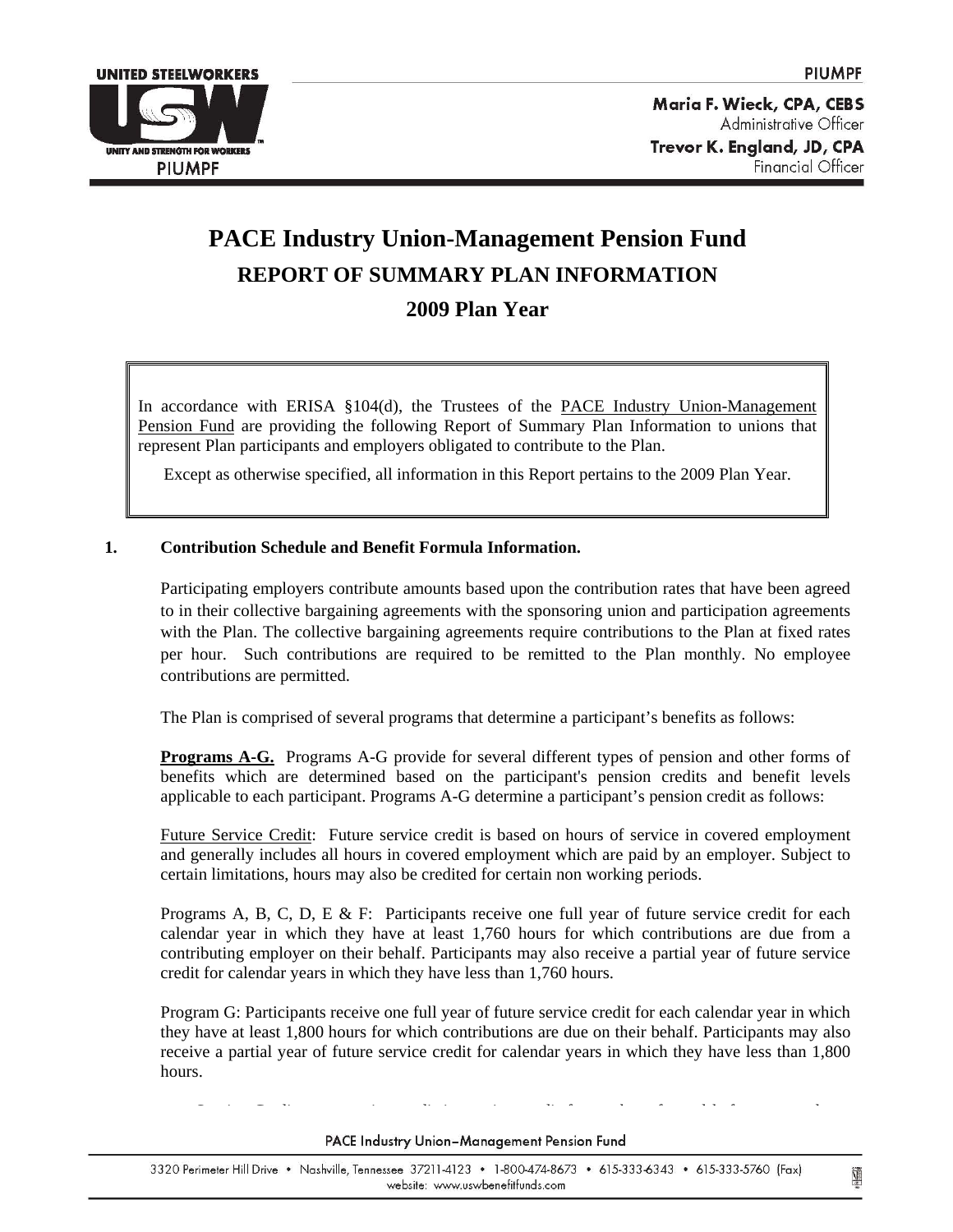Past Service Credit: Past service credit is pension credit for work performed before an employer started contributing to the Plan.

Programs A, B, C, D, E & F: Participants qualify for past service credit if they satisfy certain requirements. Subject to several restrictions, including type of eligible employment, participants may receive one year of past service credit for each calendar year in which they worked at least 1,200 hours in creditable employment. A partial year of past service credit for the calendar year in which covered employment or creditable employment starts may also be received. Under Programs A, B and C, past service is available for both vesting and pension credit purposes; under Programs D, E and F, on or after January 1, 1999, it is available only for vesting purposes.

Program G: Participants qualify for past service credit if they satisfy certain requirements. Subject to several restrictions, including type of eligible employment, participants may receive one year of past service credit for each calendar year in which they worked at least 150 days.

For employees of employers that begin participating in the Fund on or after January 1, 2006, past service credit is limited to time worked at the facility for which the employer makes contributions to the Fund, subject to limitations as determined by the Fund's actuary. Please see the attached Exhibit A.

**Program H.** The Plan provides benefits to eligible collectively bargained employees of the Fund hired on or after May 1, 2009 and non-collectively bargained employees of the Fund hired on or after March 5, 2009. Such benefits are provided under Program H. An eligible participant's benefit under Program H is determined by a formula based on the participant's years of pension service and final average salary during the 36-month period in which the participant's salary was the highest, as follows:

(1) 2.5% x Final Average Salary x Years of Pension Service up to (and including) 20 years; plus

(2) 1 % x Final Average Salary x Years of Pension Service in excess of 20 but not in excess of 25 years; plus

(3) 0.5% x Final Average Salary x Years of Pension Service in excess of 25 years.

# **2. Number of Contributing Employers.**

 For the plan year ending December 31, 2009, 169 employers were obligated to contribute to the Plan.

## **3. Employers Contributing More than 5%.**

 During the 2009 plan year, the employers listed below contributed more than 5% of total contributions to the Plan:

 Georgia Pacific Corporation Clearwater Paper Corporation Domtar Corporation Mylan Pharmaceuticals Inc. Robert Wood Johnson University Hospital Huhtamaki Americas Inc.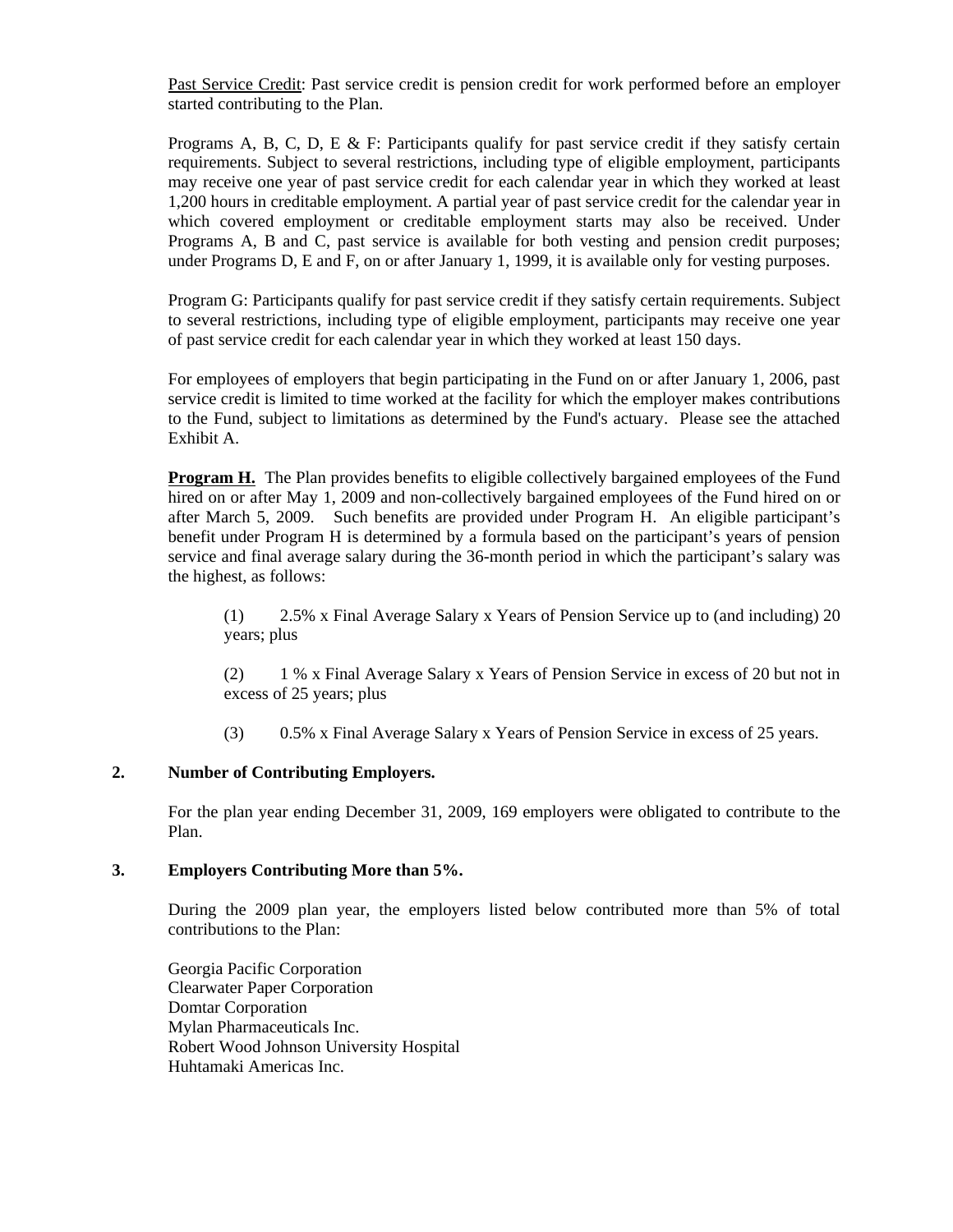# **4. Participants for Whom No Contributions Were Made.**

The chart below sets out, for the 2009, 2008, and 2007 plan years, the number of participants with respect to whom no employer contributions were made by an employer as the participant's employer:

|                     | 2009 Plan Year | 2008 Plan Year | 2007 Plan Year |
|---------------------|----------------|----------------|----------------|
| <b>Participants</b> | 14.256         | 13,658         | 13,798         |

## 5. **Plan Funding Status.**

 The Plan was certified in "critical" status (as defined by ERISA section 305) for the 2009 plan year. However, as permitted by the Worker, Retiree and Employer Recovery Act of 2008 (WRERA), the Fund's Board of Trustees elected to retain the Fund's 2008 "green zone" status for the 2009 plan year.

# **6. Number of Employers That Withdrew in Preceding Plan Year.**

During the 2008 plan year, 9 employers withdrew from the Plan.

 As reported on the 2009 Form 5500, the actual or estimated amount of employer withdrawal liability assessed was \$21,275,000.

# **7. Transaction Information.**

The Plan did not merge with another plan and did not receive a transfer of the assets and liabilities of any other plan during the 2009 plan year.

# **8. Amortization Extension or Shortfall Funding Method Information.**

The Plan did not apply for or receive an amortization extension under ERISA §304(d) or Code §431(d) for the 2009 plan year.

# **9. Right to Additional Information.**

Any contributing employer or participating union under the Plan may request from the Plan Administrator, in writing, a copy of the documents listed below, but not more than one time during any one 12-month period. The administrator may charge a reasonable amount to cover the cost of providing the document requested.

- $\Box$  The Plan's 2009 Form 5500.
- **The Plan's Summary Plan Description.**
- $\Box$  Any Summaries of Material Modification to the Plan.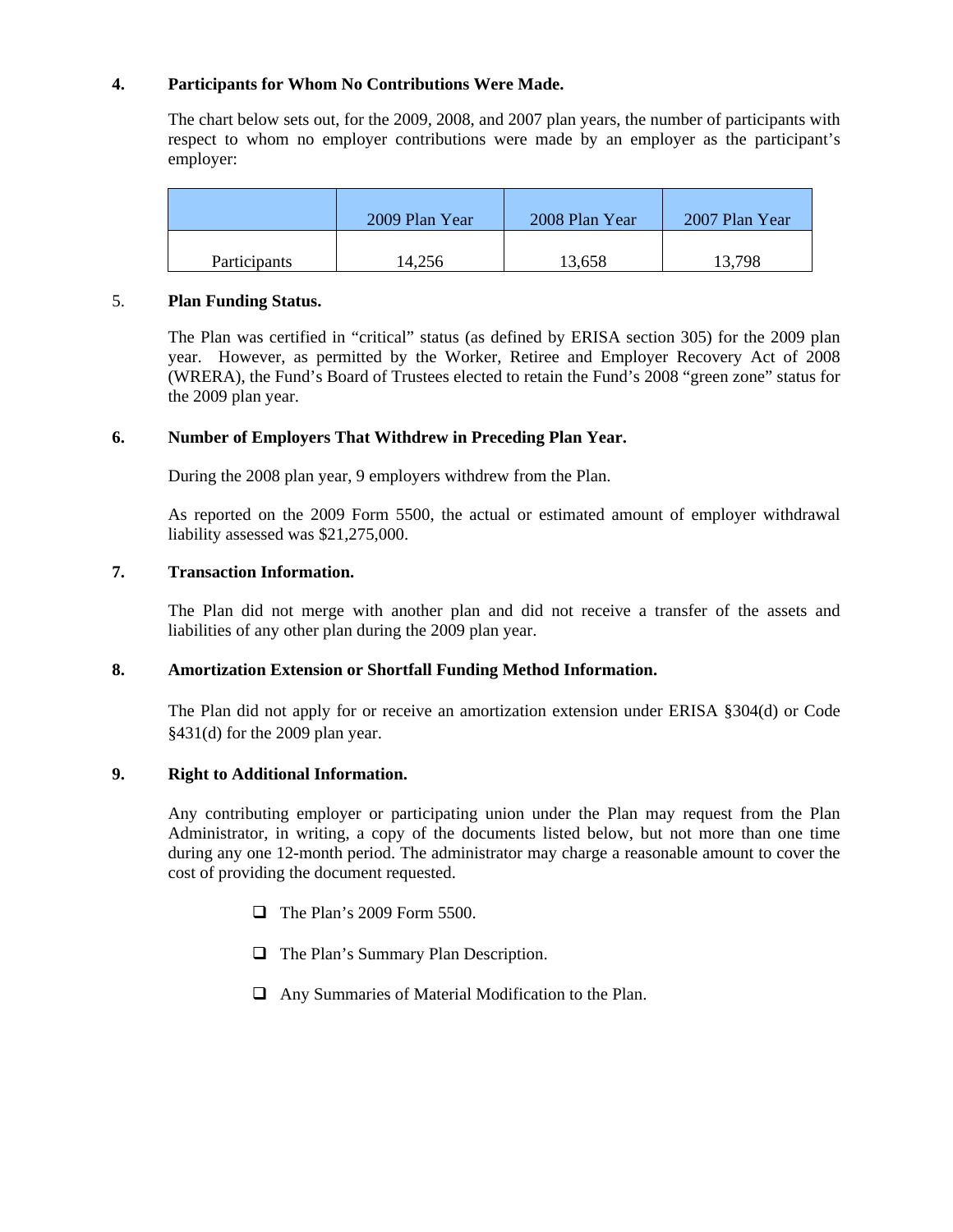## **EXHIBIT A**

#### **Effective January 1, 2010**

# **MONTHLY BENEFIT LEVELS AND PENSION ACCRUAL RATES**

**Shown by Employer (subject to change by collective bargaining agreement ("CBA") and standard form of agreement ("SFA"))**

**For Participants in Programs A, B, C, and G, Benefit Levels are listed in Columns A through D. For Participants in Programs D, E, and F, Pension Accrual Rates are listed in columns A through D.**

> **Benefit Levels and Accrual Rates listed below are based on the following Assumptions:**

## **Programs A,B,C - Eligible for Benefit Level in Effect Programs D,E,F - One Year Pension Credit for Calendar Year Under Rate in Effect Program G - 50 Tenths of Pension Credit Under Benefit Level in Effect**

|          |                                       |         | (A)                 | (B)                   | (C)                                            | (D)                  |
|----------|---------------------------------------|---------|---------------------|-----------------------|------------------------------------------------|----------------------|
|          |                                       |         |                     |                       |                                                |                      |
|          |                                       |         |                     |                       | Pension Accrual Rate   Pension Accrual Rate or |                      |
|          |                                       |         |                     | $\alpha$ <sup>r</sup> | Benefit Level                                  |                      |
|          |                                       |         |                     | <b>Benefit Level</b>  | in effect on the                               |                      |
|          |                                       |         | Last Pension        | in effect on the      | day after the                                  |                      |
|          |                                       |         | <b>Accrual Rate</b> | day after the         | expiration of                                  |                      |
|          |                                       |         | or Benefit Level    | expiration of CBA     | CBA that                                       |                      |
|          |                                       |         | in effect on the    | that expires on or    | expires on or                                  | Pension              |
|          |                                       |         | last day of the     | after 1/1/2006,       | after 1/1/2006,                                | <b>Accrual Rate</b>  |
|          |                                       |         | CBA in effect       | unless an amount      | based on increased                             | or                   |
| Employer |                                       |         | on                  | shown in              | negotiated                                     | <b>Benefit Level</b> |
| Number   | Company                               | Program | 12/31/2005          | Column C              | <b>Contribution Rate</b>                       | as of $1/1/2010$     |
| 0022     | A K Steel                             | D       | 59.88               | 44.91                 |                                                | 44.91                |
| 0011     | Acco International                    | Α       | 40.19               | 30.14                 | 40.19                                          | 40.19                |
| 0004     | Acme Cake Company                     | A       | 10.96               | 8.22                  |                                                | 8.22                 |
| 0010     | Advance Paper Box Co.                 | Α       | 33.93               | 25.45                 | 33.93                                          | 33.93                |
| 0722     | AFT-NH                                | D       | 90.00               | 67.50                 | 150.38                                         | 62.89                |
| 0023     | Alpine Paper Box Company              | A       | 14.01               | 10.51                 | 14.01                                          | 14.01                |
| 0032     | American Package Company Inc.         | A       | 14.01               | 10.51                 | 14.01                                          | 14.01                |
| 3145     | American Valve & Hydrant Mfg. Co.     | G       | 52.64               | 39.48                 | 52.64                                          | 52.64                |
| 0049     | Americana Art China Co.               | A       | 8.35                | 6.26                  |                                                | 6.26                 |
| 0575     | Americraft Carton, Inc.               | A       | 27.50               | 20.63                 | 27.50                                          | 27.50                |
| 0101     | <b>Appleton Papers</b>                | D       | 67.50               | 50.63                 | 67.50                                          | 67.50                |
| 0101     | <b>Appleton Papers Inc</b>            | A       | 40.20               | 30.15                 | 40.20                                          | 43.20                |
| 0087     | Appleton Papers, Inc. - KCDC          | A       | 16.00               | 12.00                 | 16.00                                          | 16.00                |
| 0081     | Aramark Uniform & Career Apparel, LLC | D       |                     |                       | 25.00                                          | 25.00                |
| 3285     | Aramark Uniform Services Inc.         | G       | 16.80               | 12.60                 | 16.80                                          | 18.69                |
| 3008     | Atlas Refinery Inc.                   | G       | 76.72               | 57.54                 |                                                | 57.54                |
| 3170     | <b>Austin Medical Center</b>          | G       | 34.16               | 25.62                 | 34.16                                          | 34.16                |
| 0094     | <b>Beacon Container Corp</b>          | A       | 27.41               | 20.56                 |                                                | 20.56                |
| 0118     | Brick & Ballerstein Inc.              | Α       | 14.01               | 10.51                 | 14.01                                          | 14.01                |
| 0121     | <b>Brickwall Corporation</b>          | Α       | 40.00               | 30.00                 | 40.00                                          | 42.00                |
| 0146     | Caraustar                             | D       | 30.00               | 22.50                 | 41.76                                          | 41.76                |
| 2006     | Carbide Industries LLC                | D       | 90.00               | 67.50                 | 94.55                                          | 94.55                |
| 0134     | Cas Pack Corporation                  | Α       | 14.00               | 10.50                 |                                                | 10.50                |
| 0901     | Catalyst Paper                        | Α       | 50.33               | 37.75                 | 51.33                                          | 52.33                |
| 0139     | Cellucap Manufacturing Co.            | A       | 30.00               | 22.50                 |                                                | 22.50                |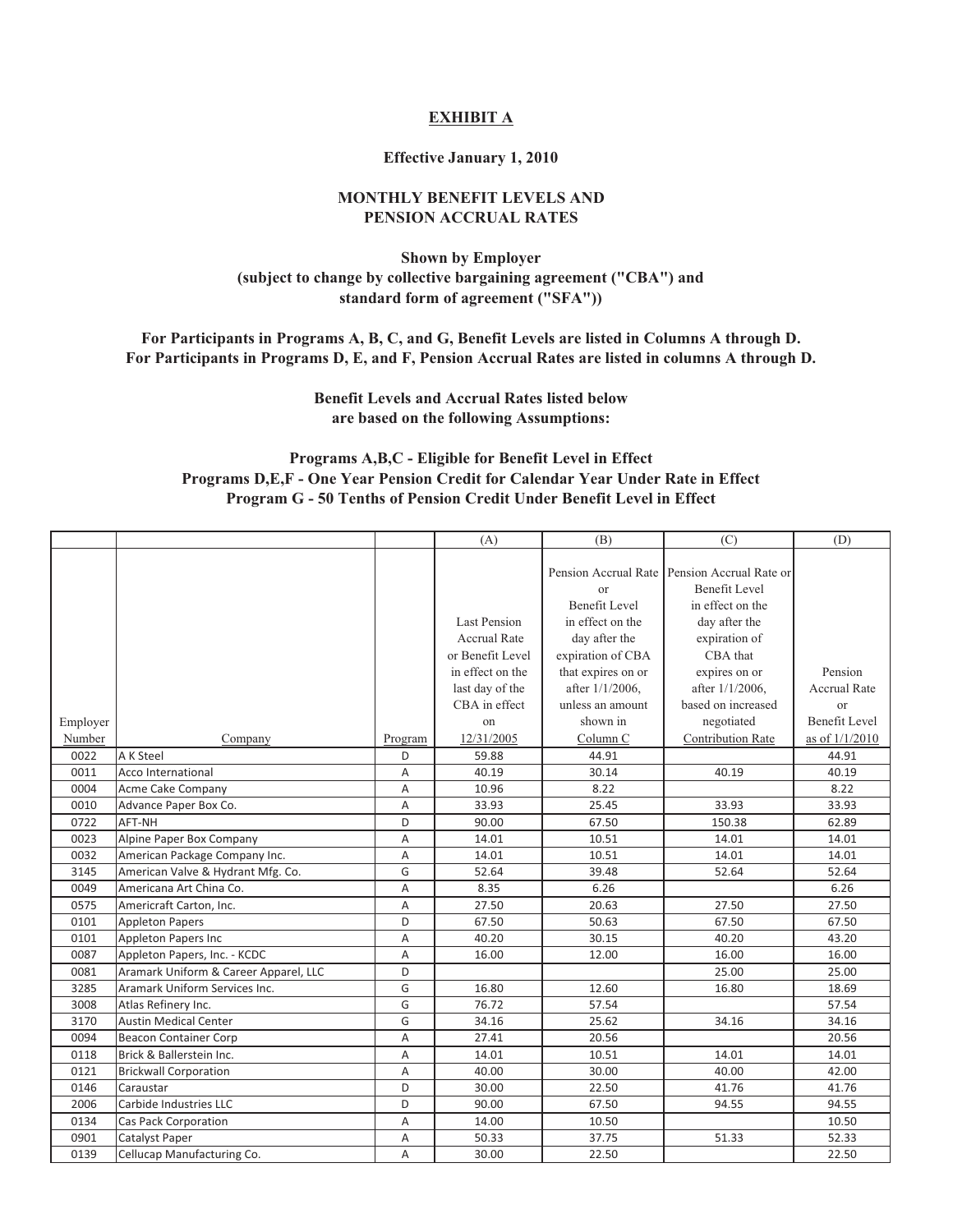| 0639         | <b>Certain Teed</b>                      | Α           | 29.00          | 21.75          | 30.00  | 30.00          |
|--------------|------------------------------------------|-------------|----------------|----------------|--------|----------------|
| 3279         | Chemcentral                              | G           | 3.97           | 2.98           |        | 2.98           |
| 3278         | Cherokee Marine Terminal                 | G           | 14.24          | 10.68          | 15.30  | 17.88          |
| 3280         | Cherokee Marine Terminal                 | G           | 15.68          | 11.76          | 20.51  | 30.15          |
| 0803         | Clearwater Paper Corp.                   | Α           | 100.00         | 75.00          |        | 75.00          |
| 0177         |                                          |             |                | 26.23          |        |                |
|              | Climax Mfg Company                       | Α           | 34.97          |                |        | 26.23          |
| 3236         | <b>Comforcare Care Center</b>            | G           | 22.40          | 16.80          | 22.40  | 22.40          |
| 0302         | Commencement Bay Corrugated              | A           | 41.00          | 30.75          | 41.00  | 54.00          |
| 0250         | Commercial Envelope Co                   | Α           | 20.00          | 15.00          |        |                |
| 0260         | <b>Connecticut Container Corp</b>        | Α           | 25.00          | 18.75          | 27.00  | 28.00          |
| 0304         | Continental Carbon                       | $\mathsf C$ | 11.92          | 8.94           |        | 11.92          |
| 0305         | <b>Continental Carbon</b>                | D           | 23.67          | 17.75          |        | 17.75          |
| 0296         | Convoy Inc                               | Α           | 38.00          | 28.50          |        | 28.50          |
| 3135         | Conwed Corp. - Plastics Division         | G           | 54.32          | 40.74          |        | 47.29          |
| 0767         | <b>Covalence Specialty Materials</b>     | A           | 40.00          | 30.00          | 40.00  | 40.00          |
| 0317         | Creative Expressions Group Inc           | D           | 50.00          | 37.50          | 50.00  | 50.00          |
| 0320         | Crowell Corp                             | A           | 20.36          | 15.27          |        | 15.27          |
| 3271         | Crowley Maritime - PAFS                  | G           | 84.00          | 63.00          | 84.00  | 102.86         |
| 0326         | Datatel Res-Cyclogrphs Div               | Α           | 22.97          | 17.23          | 22.97  | 24.38          |
|              |                                          |             |                |                |        |                |
| 0330         | Delta Containers, Inc.                   | A           | 21.75          | 16.31          | 22.75  | 25.75          |
| 0745         | Domtar, Inc.                             | A           | 41.76          | 31.32          | 46.76  | 46.76          |
| 0752         | Domtar, Inc.                             | Α           | 41.76          | 31.32          | 46.76  | 46.76          |
| 0390         | Evanite Fiber Corp.                      | Α           | 48.00          | 36.00          |        | 36.00          |
| 0392         | Evanite Fiber Corp.                      | A           | 47.40          | 35.55          | 47.40  | 48.40          |
| 0386         | <b>Evergreen Community Power Company</b> | A           |                |                | 39.00  | 39.00          |
| 0329         | Evergreen Packaging                      | B           | 24.34          | 18.26          | 24.34  | 24.34          |
| 0331         | Evergreen Packaging                      | Α           | 17.75          | 13.31          | 17.75  | 17.75          |
| 2001         | Evergreen Packaging                      | Ε           | 34.19          | 25.64          | 34.19  | 34.19          |
| 2002         | Evergreen Packaging                      | B           | 3.40           | 2.55           | 3.40   | 3.40           |
| 2002         | Evergreen Packaging                      | E           | 39.08          | 29.31          | 39.08  | 39.08          |
| 2003         | Evergreen Packaging                      | E           | 39.08          | 29.31          | 39.08  | 39.08          |
| 2003         | Evergreen Packaging                      | B           | 3.40           | 2.55           | 3.40   | 3.40           |
|              |                                          |             |                |                |        |                |
| 0389<br>0796 | <b>Excelsior West Packaging</b>          | Α           | 44.00<br>16.18 | 33.00<br>12.14 | 44.00  | 44.00<br>12.14 |
|              | <b>Fiber Mark</b>                        | A           |                |                |        |                |
| 3157         | <b>Fiske Brothers Refining</b>           | G           | 117.60         | 88.20          | 117.60 | 118.30         |
| 0401         | <b>Flint Packaging</b>                   | Α           | 12.09          | 9.07           | 12.09  | 12.09          |
| 0396         | Fonda/Hoffmaster                         | B           | 36.00          | 27.00          | 36.00  | 38.00          |
| 0888         | <b>Franks Industries</b>                 | Α           | 74.56          | 55.92          |        | 55.92          |
| 0439         | General Fibre Products, Inc.             | A           | 19.00          | 14.25          | 19.00  | 20.00          |
| 0050         | Georgia Pacific                          | B           |                |                | 58.99  | 58.99          |
| 0052         | Georgia Pacific                          | Α           | 37.85          | 28.39          |        | 28.39          |
| 0055         | Georgia Pacific                          | B           |                |                | 54.29  | 54.29          |
| 0566         | Georgia Pacific                          | Α           | 24.00          | 18.00          | 25.00  | 27.00          |
| 0568         | Georgia Pacific - Clerical               | B           |                |                | 30.80  | 30.80          |
| 0462         | Georgia Pacific Corporation              | Α           | 43.33          | 32.50          |        | 32.50          |
| 3046         | <b>Glastic Company</b>                   | G           | 56.00          | 42.00          |        | 42.00          |
| 3288         | <b>Graham Packaging</b>                  | G           | 86.80          | 65.10          |        | 86.80          |
| 0332         |                                          |             | 32.35          | 24.26          |        | 24.26          |
|              | <b>Graphic Packaging</b>                 | Α           |                |                |        |                |
| 0469         | <b>Graphic Packaging</b>                 | Α           | 31.00          | 23.25          |        | 23.25          |
| 0471         | <b>Graphic Packaging</b>                 | Α           | 34.97          | 26.23          | 34.97  | 34.97          |
| 3270         | Greco Welding Supplies Inc               | G           | 54.32          | 40.74          | 54.32  | 55.15          |
| 0398         | Green Acres Manor                        | B           | 10.00          | 7.50           | 10.00  | 16.16          |
| 0965         | Green Bay Pkg.                           | A           | 31.00          | 23.25          | 31.00  | 34.00          |
| 0282         | Greif                                    | Α           | 37.38          | 28.04          | 37.38  | 38.38          |
| 0726         | Greif                                    | Α           | 28.58          | 21.44          | 28.58  | 28.58          |
| 0786         | <b>H&amp;N Packaging Systems</b>         | Α           | 47.00          | 35.25          | 47.00  | 48.00          |
| 0514         | Hamilton Cont. Care Ctr                  | Α           | 7.11           | 5.33           |        | 5.33           |
| 0515         | Hamilton Cont. Care Ctr - LHD            | Α           | 6.52           | 4.89           |        | 4.89           |
| 3185         | <b>Hanna Chemical Coatings</b>           | G           | 58.24          | 43.68          |        | 43.68          |
| 0345         | Hoffinger Ind. Doughboy Rec. Div.        | А           | 17.75          | 13.31          | 18.04  | 19.04          |
| 0871         | <b>Hood Packaging Corporation</b>        | Α           | 28.58          | 21.44          |        | 21.44          |
| 0513         | Huhtamaki                                | A           | 32.00          | 24.00          |        | 24.00          |
|              |                                          |             |                |                |        |                |
| 0516         | Huhtamaki Consumer Packaging             | Α           | 30.00          | 22.50          | 30.00  | 31.00          |
| 0283         | Huhtamaki Flexibles, Inc                 | Α           | 33.50          | 25.13          | 33.50  | 34.50          |
| 0590         | Huhtamaki Foodservice, Inc.              | Α           | 36.00          | 27.00          |        | 31.36          |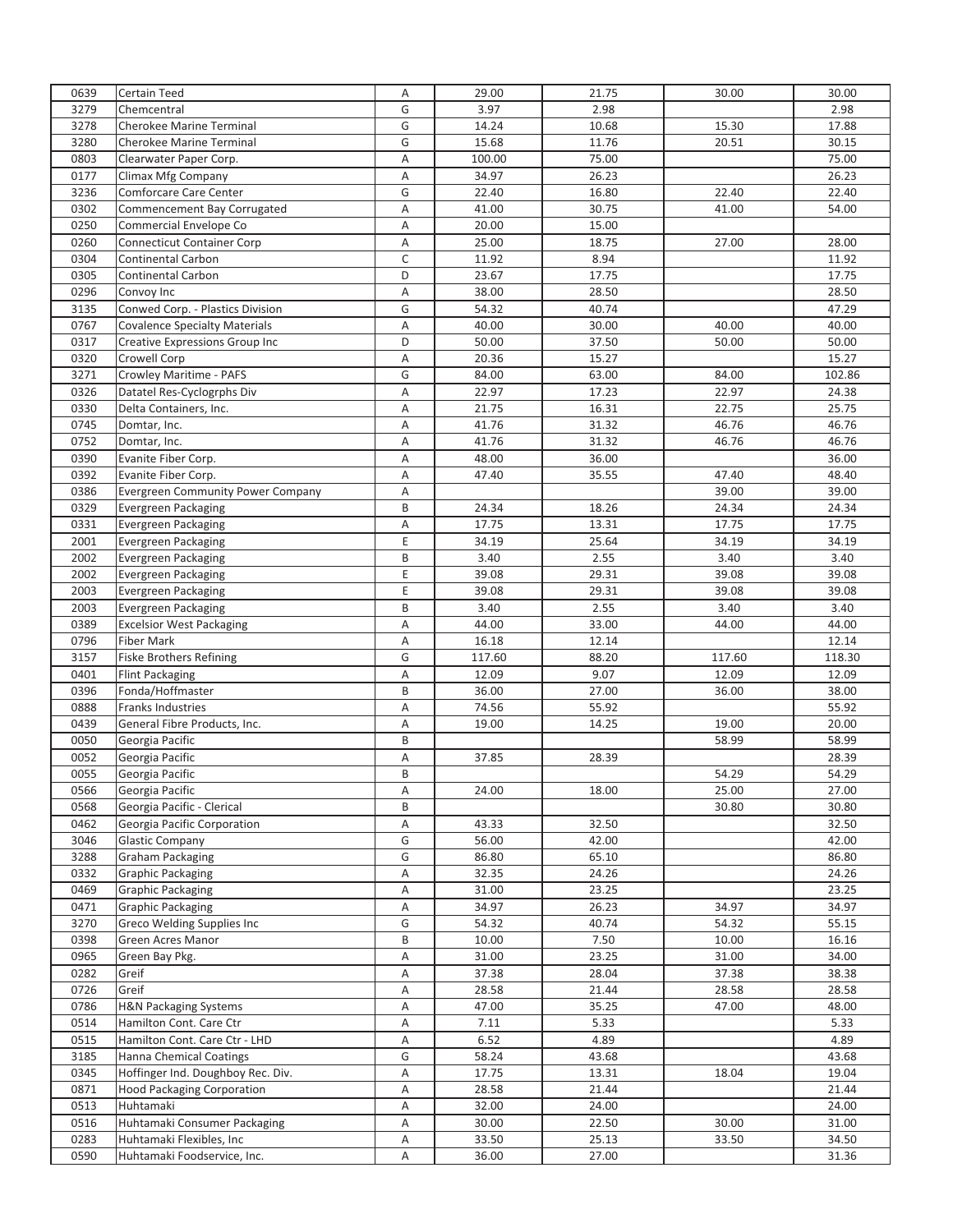| 0592 | Huhtamaki Retail Business Unit          | Α      | 37.00  | 27.75  |        | 27.75  |
|------|-----------------------------------------|--------|--------|--------|--------|--------|
| 0488 | Hyde Park Lumber Co                     | A      | 16.00  | 12.00  |        | 12.00  |
| 0518 | Idaho State AFL-CIO                     | D      |        |        | 100.00 | 100.00 |
| 0494 | <b>Imperial Paper Box Corporation</b>   | Α      | 14.01  | 10.51  | 14.01  | 14.01  |
| 0548 | Independent Workers Of North America    | Α      | 38.69  | 29.02  |        | 29.02  |
| 3182 | <b>Induron Protective Coatings</b>      | G      | 65.52  | 49.14  |        | 49.14  |
| 0405 | <b>Inland Container Corporation</b>     | A      | 42.80  | 32.10  |        | 32.10  |
| 0499 | Inland Empire Paper Co                  | Α      | 70.00  | 52.50  |        | 70.00  |
| 0612 | Interface Solutions, Inc.               | Α      | 16.18  | 12.14  | 17.18  | 19.18  |
| 0650 | <b>International Paper</b>              | Α      | 58.00  | 43.50  | 58.00  | 58.00  |
| 1051 | <b>International Paper</b>              | A      | 51.91  | 38.93  | 57.48  | 61.88  |
| 1053 | <b>International Paper</b>              | A      | 71.00  | 53.25  |        | 71.00  |
| 0520 | <b>Interstate Cont LLC</b>              | Α      | 39.00  | 29.25  | 39.00  | 39.00  |
| 0511 | Interstate Container Corp               | A      | 26.00  | 19.50  | 26.00  | 26.00  |
| 0545 | Ivex Corporation                        | A      | 29.00  | 21.75  | 29.36  | 30.26  |
| 0546 | Ivex Corporation                        | A      | 29.87  | 22.40  | 29.87  | 35.78  |
| 0544 | Ivy Hill Packaging                      | A      | 40.73  | 30.55  |        | 30.55  |
| 3058 | Kenrich Petrochemicals                  | G      | 142.80 | 107.10 |        | 126.54 |
| 3281 | Kenrich Petrochemicals, Inc. - Clerical | G      | 122.08 | 91.56  |        | 107.49 |
| 0589 | Key Container Corp                      | A      | 36.44  | 27.33  |        | 27.33  |
| 0591 | <b>Keyes Fibre</b>                      |        | 51.00  | 38.25  |        | 38.25  |
| 3146 | Kinder Morgan Terminals Inc.            | Α<br>G | 131.60 | 98.70  | 131.60 | 135.81 |
|      |                                         |        |        |        |        |        |
| 3183 | King Soopers Inc.                       | G      | 123.20 | 92.40  |        | 123.20 |
| 0582 | <b>Kirks Automotive</b>                 | A      | 16.97  | 12.73  | 16.97  |        |
| 0597 | <b>Knowlton Specialty Papers</b>        | A      | 34.45  | 25.84  | 34.45  | 45.45  |
| 3198 | Laketon Refining Corp.                  | G      | 40.32  | 30.24  | 42.41  | 44.18  |
| 0615 | Leader Paper Products                   | Α      | 21.00  | 15.75  | 22.00  | 23.00  |
| 0103 | Levon Graphics Corp.                    | Α      | 40.00  | 30.00  | 40.00  | 50.00  |
| 0646 | Lincoln Paper & Tissue, LLC             | A      | 43.90  | 32.93  |        | 43.90  |
| 0623 | Loroco Industries Inc                   | A      | 18.50  | 13.88  |        | 13.88  |
| 0884 | Ludlow Building Products, Inc.          | Α      | 32.61  | 24.46  |        | 24.50  |
| 0662 | M & F Stringing, LLC                    | Α      | 15.14  | 11.36  |        | 11.36  |
| 0474 | Malarkey Roofing Company                | Α      | 56.25  | 42.19  | 56.25  | 59.25  |
| 0625 | Massachusetts Container                 | A      | 26.50  | 19.88  |        | 19.88  |
| 0788 | Menasha Packaging                       | A      | 25.00  | 18.75  | 26.00  | 27.00  |
| 0708 | Montebello Container Corporation        | Α      | 32.36  | 24.27  |        | 24.27  |
| 0713 | <b>Mylan Pharmaceutical</b>             | D      | 90.00  | 67.50  | 98.33  | 106.66 |
| 0764 | <b>National Envelope</b>                | Α      | 21.50  | 16.13  |        | 16.13  |
| 0717 | National Envelope Corp. Midwest         | A      | 27.14  | 20.36  |        | 20.36  |
| 0744 | New England Wooden Ware                 | Α      | 31.50  | 23.63  | 31.50  | 31.50  |
| 0450 | New York Folding Box                    | Α      | 17.23  | 12.92  | 17.23  | 17.23  |
| 3251 | Niacet Corp.                            | G      | 72.80  | 54.60  | 72.80  | 73.80  |
| 0723 | <b>Nicholas Galvanizing</b>             | Α      | 11.42  | 8.57   | 11.42  | 13.44  |
| 0740 | NP Computer Corp                        | Α      | 34.45  | 25.84  |        | 25.84  |
| 3215 | Nu-Pro Industries                       | G      | 8.96   | 6.72   |        | 6.72   |
| 3292 | <b>NYCOSH</b>                           | G      | 117.12 | 87.84  | 117.12 | 117.12 |
| 3087 | Ohmstede Inc.                           | G      | 31.92  | 23.94  | 32.22  | 32.22  |
| 3230 | P. M. Northwest Inc.                    | G      | 43.12  | 32.34  |        | 32.34  |
| 0343 | Pactiv Corporation                      | Α      | 32.24  | 24.18  |        | 24.18  |
| 0779 | Philmark Lithographics                  | Α      | 20.00  | 15.00  |        | 15.00  |
| 0700 | Pioneer Packaging & Printing, Inc.      | А      | 27.01  | 20.26  | 27.01  |        |
| 0808 | Plaza Packaging Corporation             | Α      | 14.01  | 10.51  | 14.01  | 14.01  |
| 0800 | Portco Corp                             | Α      | 36.54  | 27.41  | 36.54  | 36.54  |
| 0837 | Porvene Doors Inc                       | Α      | 17.23  | 12.92  |        | 12.92  |
| 0702 | Pregis                                  | F      | 25.50  | 19.13  | 32.43  |        |
| 3295 | President Container Corp.               | G      | 11.20  | 8.40   |        | 8.40   |
| 0819 | R & D Inc.                              | Α      | 39.67  | 29.75  | 39.67  |        |
| 0828 | R H E Container Co Inc                  | А      | 8.35   | 6.26   |        | 6.26   |
| 0814 | R Sabee Co                              | Α      | 30.28  | 22.71  |        | 22.71  |
| 0820 | Rand-Whitney Industries Corp.           | А      | 30.00  | 22.50  | 30.00  | 31.00  |
| 3181 | Reef Industries Inc.                    | G      | 33.60  | 25.20  | 33.60  | 33.60  |
| 3149 | Reese Enterprises Inc.                  | G      | 33.60  | 25.20  | 33.60  | 33.60  |
| 3253 | Rhodia Inc.                             | G      | 56.00  | 42.00  | 57.12  | 57.12  |
| 0833 | Roaring Spring Blank Book Company       | Α      | 27.50  | 20.63  | 30.50  | 35.25  |
| 0564 | Robert Wood Johnson Hospital            | Α      | 38.17  | 28.63  | 38.17  | 38.17  |
|      |                                         |        |        |        |        |        |